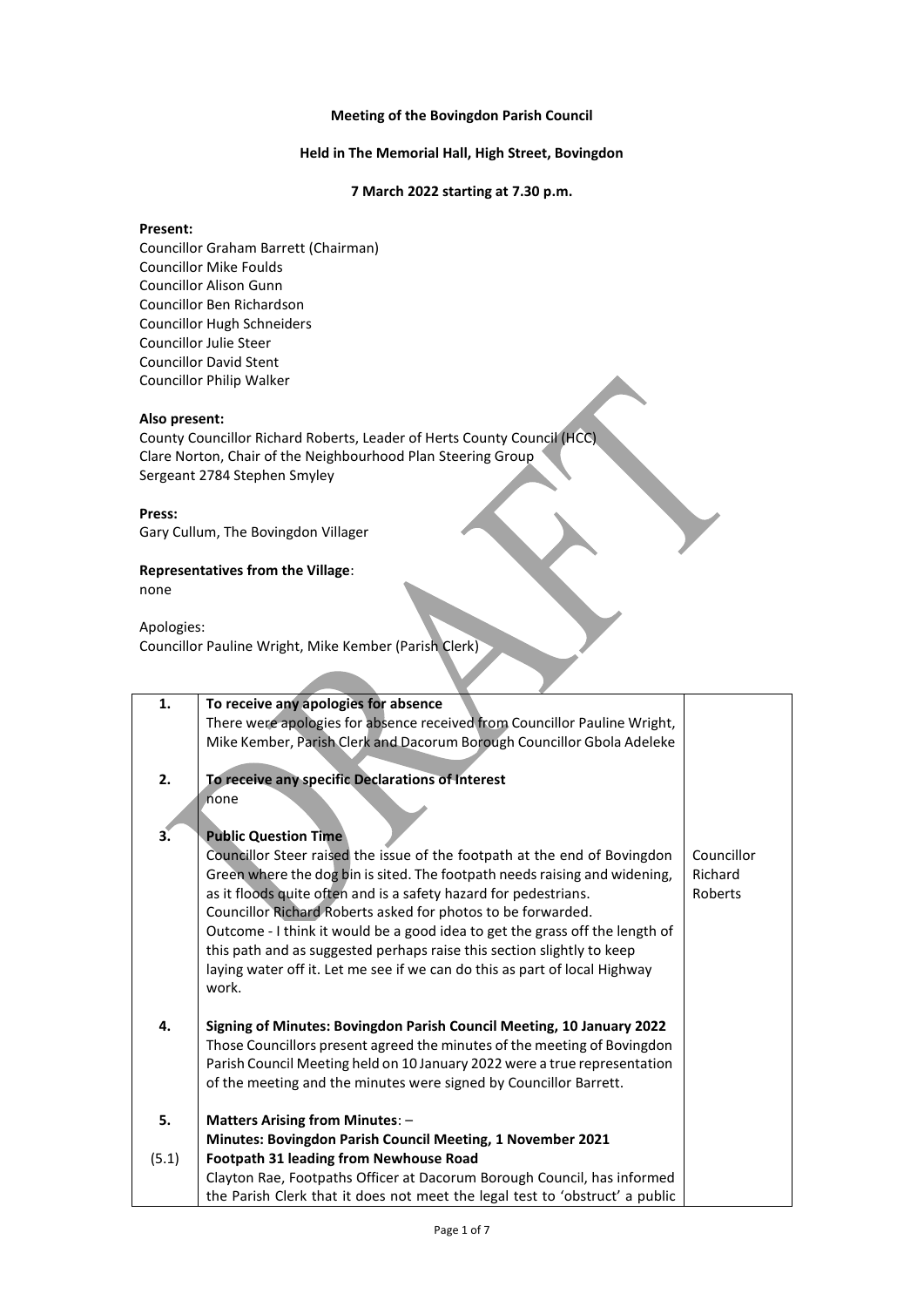|       | right of way and, therefore is not the responsibility of Dacorum BC to<br>replace. Councillor Steer suggested that the Parish Clerk contact HMP The<br>Mount to see if they can help.                                                                                                                                                                                                                                                                                                                                                                                                                                               | Parish Clerk                            |
|-------|-------------------------------------------------------------------------------------------------------------------------------------------------------------------------------------------------------------------------------------------------------------------------------------------------------------------------------------------------------------------------------------------------------------------------------------------------------------------------------------------------------------------------------------------------------------------------------------------------------------------------------------|-----------------------------------------|
| (5.2) | Representatives on outside bodies<br><b>Bovingdon Primary Academy</b><br>The Parish Clerk has written to The Principal of Bovingdon Primary<br>Academy seeking a replacement representative, but no response received<br>yet. Parish Clerk to follow this up.                                                                                                                                                                                                                                                                                                                                                                       | Parish Clerk                            |
| (5.3) | Opening / closing of school gates on Saturdays<br>Councillor Stent agreed to contact John Wood at Orbital Signs with regards<br>to sourcing a sign for the car park advertising Saturday parking for villagers.<br>Gary Cullum also agreed to promote Saturday parking at the school via the<br>February edition of The Villager and via the village Facebook page.                                                                                                                                                                                                                                                                 | Councillor<br>Stent/Gary<br>Cullum      |
| (5.4) | <b>Highways matters</b><br>Flooding in parts of village<br>Councillor Roberts confirmed that he has looked at the 'dip' outside HMP<br>The Mount and thinks that it may require another drain.<br>Councillors raised concerns about the flooding outside the St Lawrence<br>Church Hall in Vicarage Lane, which is caused by blocked drains. Councillor<br>Roberts confirmed that this has been chased.<br>Councillor Roberts informed of delays caused by a shortage of drainage<br>engineers, but that he will keep chasing to get the work completed as soon                                                                     | Councillor<br>Roberts                   |
| (5.5) | as possible.<br><b>Shantock Hall Lane</b><br>Councillor Roberts confirmed that detailed discussions have taken place<br>regarding a scheme for two passing spaces and has been included in the<br>Locality budget for 2022 - 23.                                                                                                                                                                                                                                                                                                                                                                                                    | Councillor<br>Roberts                   |
| (5.6) | Bench at Bus stop at top of High Street<br>It has previously been agreed that HCC would undertake this work and that<br>the Parish Council will pay for it. Councillor Roberts asked Bovingdon PC to<br>confirm exactly where the bench is to be moved to and then email Peter<br>Wright, Hertfordshire County Council with the location, so that the work<br>can be programmed. Councillor Roberts asked to be copied into the email<br>to Peter Wright. Awaiting reply from Peter Wright                                                                                                                                          | Parish Clerk                            |
| (5.7) | <b>Chesham / Hempstead Roads</b><br>Councillor Roberts reported that he was looking to make funds available to<br>restore the footpaths on these two roads as they have become very<br>overgrown and difficult to navigate in places. It was agreed that an up-to-<br>date list of pavements needing resurfacing be circulated to Councillors and<br>then, once agreed, discussions to take place with Councillor Roberts with<br>regards to prioritising work in the 2022 - 23 budget. Councillor Roberts<br>confirmed he would need this information within 2 weeks to ensure that it<br>could be included in next year's budget. | Councillor<br>Roberts /<br>Parish Clerk |
| 6.    | <b>Crime Report</b>                                                                                                                                                                                                                                                                                                                                                                                                                                                                                                                                                                                                                 |                                         |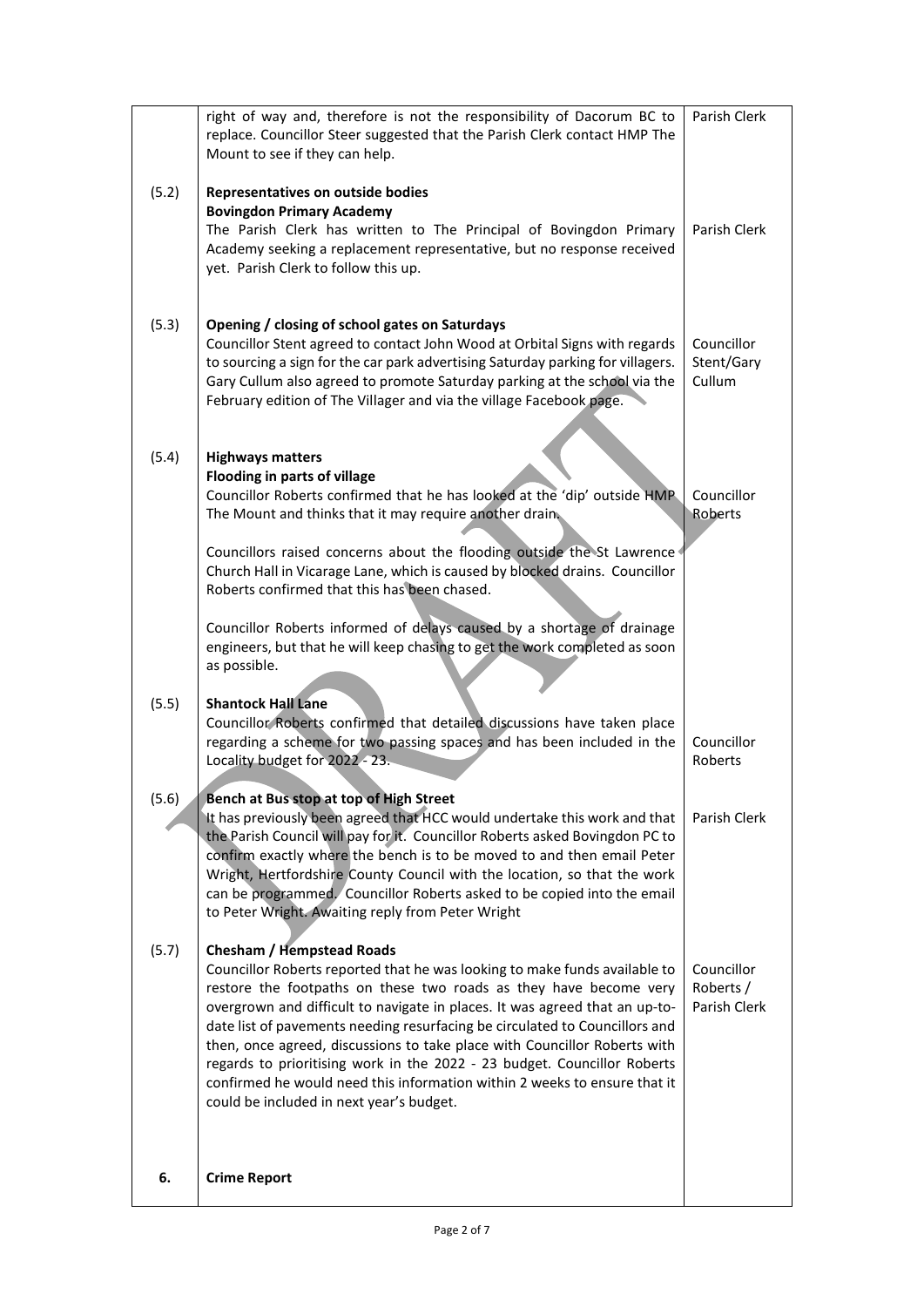|           | Crime reported circulated prior to meeting. Crime figures remain low,<br>although there is still a spike on occasion. Sergeant Stephen Smyley gave<br>an overview of current staffing levels. PCSO Bardi Agallili has moved from<br>Bovingdon to a new role in Tring. Currently there is no replacement PCSO.<br>Either Sergeant Stephen Smyley or PC Dean Childs-O'Leary can be<br>contacted. Parish clerk to provide meeting dates to Sergeant.<br>Parish Clerk to write to the Police Commissioners office asking for an<br>update on funding from the locality budget and the provision of a PCSO<br>within the Parish                                                                                                                                                                                                                                                                                                                                                                                                                                                                                                                                                                                            | Parish Clerk |
|-----------|-----------------------------------------------------------------------------------------------------------------------------------------------------------------------------------------------------------------------------------------------------------------------------------------------------------------------------------------------------------------------------------------------------------------------------------------------------------------------------------------------------------------------------------------------------------------------------------------------------------------------------------------------------------------------------------------------------------------------------------------------------------------------------------------------------------------------------------------------------------------------------------------------------------------------------------------------------------------------------------------------------------------------------------------------------------------------------------------------------------------------------------------------------------------------------------------------------------------------|--------------|
| 7.        | <b>Neighbourhood Plan (NP)</b><br>Clare Norton, Chair of the Steering Group reported that<br>The Steering group last met in mid-February.<br>We finalised the Action Plan, which will include:<br>o Improving outdoor sports clubs facilities<br>o De-emphasising the need for a link road to take traffic away from<br>the village (it may be necessary if the village grows by the next<br>plan 2038 onwards)<br>o Extend the Conservation Area up to the top of the High Street<br>Dacorum's Local Plan will now not be adopted until 2025, but this will<br>not stop us from striving to adopt the NP by 2023<br>We are chasing DBC to conclude the SEA screening which has not yet<br>$\bullet$<br>started and will further delay the NP from being finalised<br>CN is working proactively with the consultant Jacqueline Veater to<br>$\bullet$<br>conclude the aspects of the plan we can finish<br>The Community chapter will need review as the Airfield Control Tower<br>is being refurbished and so will no longer need protection as a<br>Heritage asset<br>The Parish Clerk to continue to try to obtain some information from<br>Chipperfield and Kings Langley Parish Councils who provide allotments. | Parish Clerk |
| 8.<br>8.1 | To receive and adopt the following Minutes:<br>Planning Committee Meetings: (i) 5 January 2022 (ii) 31 January 2022 (iii) 10<br>February 2022                                                                                                                                                                                                                                                                                                                                                                                                                                                                                                                                                                                                                                                                                                                                                                                                                                                                                                                                                                                                                                                                         |              |
| 8.2       | Outdoors Committee Meeting: 16 November 2021<br>Resolved that the minutes of these meetings as circulated, be received and                                                                                                                                                                                                                                                                                                                                                                                                                                                                                                                                                                                                                                                                                                                                                                                                                                                                                                                                                                                                                                                                                            |              |
|           | adopted.                                                                                                                                                                                                                                                                                                                                                                                                                                                                                                                                                                                                                                                                                                                                                                                                                                                                                                                                                                                                                                                                                                                                                                                                              |              |
| 9.<br>9.1 | To receive reports from the Chairman of Committees:<br><b>Finance &amp; General Purposes Committee</b>                                                                                                                                                                                                                                                                                                                                                                                                                                                                                                                                                                                                                                                                                                                                                                                                                                                                                                                                                                                                                                                                                                                |              |
| 9.1.1     | Resolutions to be considered from the Finance & General Purposes<br><b>Committee</b>                                                                                                                                                                                                                                                                                                                                                                                                                                                                                                                                                                                                                                                                                                                                                                                                                                                                                                                                                                                                                                                                                                                                  |              |
| (a)       | That the Council approves the draft Parish Asset Register as previously<br>circulated<br>Proposer: Councillor Dave Stent, Seconder: Councillor Adrian Watney                                                                                                                                                                                                                                                                                                                                                                                                                                                                                                                                                                                                                                                                                                                                                                                                                                                                                                                                                                                                                                                          |              |
| (b)       | That the Council approves the draft Memorial Hall Asset Register as<br>previously circulated                                                                                                                                                                                                                                                                                                                                                                                                                                                                                                                                                                                                                                                                                                                                                                                                                                                                                                                                                                                                                                                                                                                          |              |
|           | Proposer: Councillor Dave Stent, Seconder: Councillor Alison Gunn                                                                                                                                                                                                                                                                                                                                                                                                                                                                                                                                                                                                                                                                                                                                                                                                                                                                                                                                                                                                                                                                                                                                                     |              |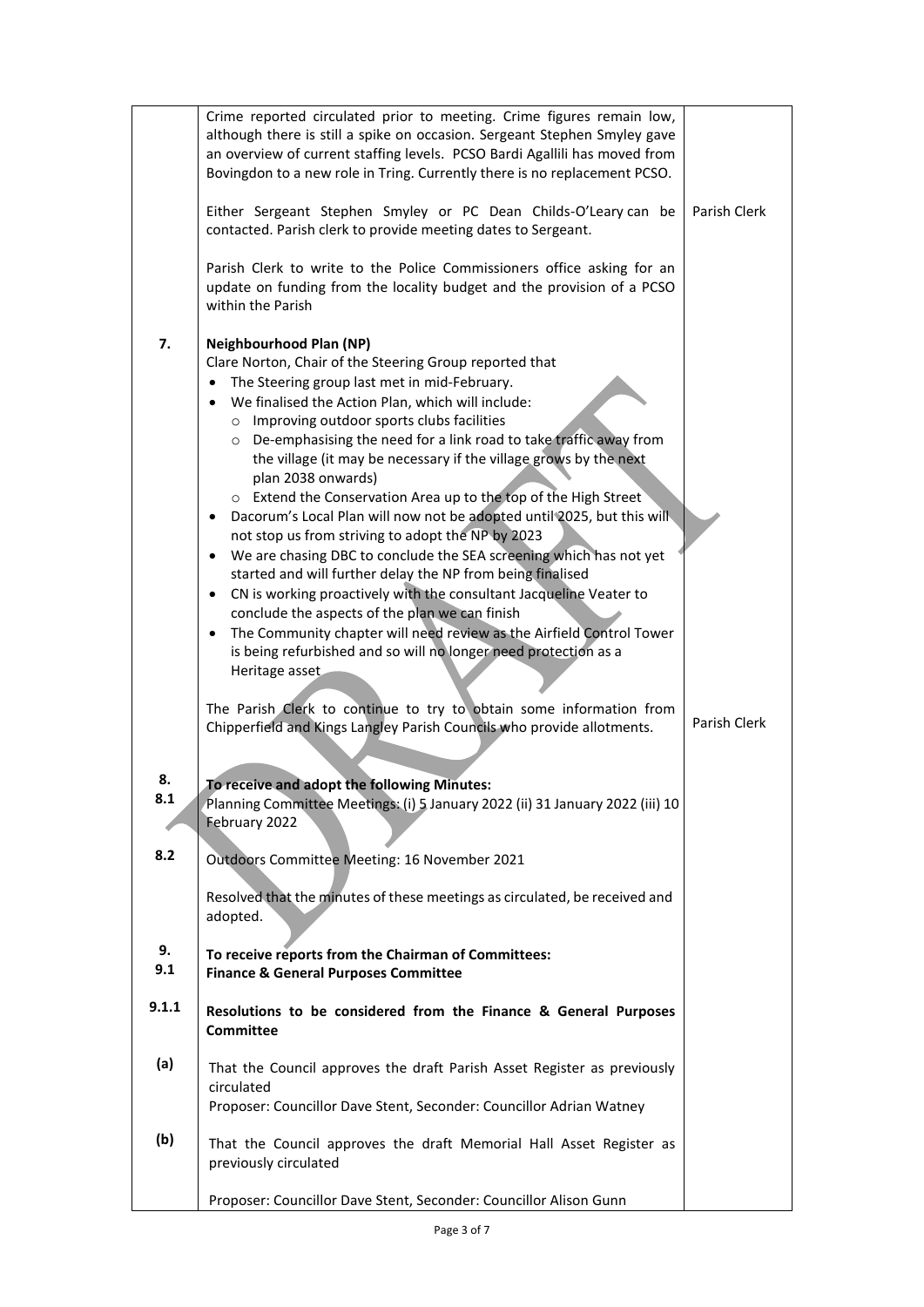| (c)            | The Council to note the approved 1.75% pay Award for staff for 2021-2022                                                                                                                                                                                                                     |                     |
|----------------|----------------------------------------------------------------------------------------------------------------------------------------------------------------------------------------------------------------------------------------------------------------------------------------------|---------------------|
|                | Councillor Barrett asked if meetings for all Committees could be scheduled<br>in for the year, so that Councillors can plan their diaries. Parish Clerk to<br>schedule the dates and circulate                                                                                               |                     |
| 9.2<br>(a)     | <b>Memorial Hall Management Committee</b><br>Councillor Steer reported that the decorating works due to be carried out<br>over the Christmas holidays will now be completed in the Easter holidays,<br>including repairs to the Clubroom door if time allows.                                | Councillor<br>Steer |
| (b)            | British Gas will no longer support business maintenance contracts. The<br>Memorial Hall contract ends in April.                                                                                                                                                                              |                     |
| (c)            | The Preschool have submitted a request to hire the Memorial Hall Monday-<br>Thursday from 25 July - 1 September. No other requests have been made<br>for bookings during the summer holidays, apart from regular hirers.<br>The Council agreed to the bookings.                              |                     |
| (d)            | The Preschool have submitted a request to book the Clubroom Monday<br>weekly between 1-3.30 as the Main Hall is unavailable. After discussion, as<br>maintenance issues may have to take place during their booking and/or<br>hall and fire alarm checks, the Council agreed to the booking. |                     |
| (e)            | The Council approved the new cleaning contract from 1/06/22-32/5/25 as<br>per submitted tender.                                                                                                                                                                                              |                     |
| 9.3<br>(9.3.1) | <b>Outdoors Committee</b><br>In Councillor Wright's absence Councillor Stent proposed purchasing three<br>additional planters from CIL monies to be located outside the school gates<br>next to the Memorial Hall. After discussion it was agreed that two planters<br>would be purchased.   |                     |
|                | Sunnyside contract under review, we are now waiting a price.<br>The outdoor committee voted to put in a watering system for the hanging<br>baskets outside the hall.<br>Rob Cassidy (DBC) will be supplying four hanging planters for the railings<br>outside the library.                   | Parish Clerk        |
| (9.3.2)        | Councillor Steer proposed purchasing a new "Tommy" Standing Soldier to<br>be located permanently around the library area. The old soldier will be used<br>for village events, as becoming damaged due to constant relocations.                                                               | Councillor<br>Steer |
| (9.3.3)        | Councillor Steer proposed purchasing two poppy benches representing<br>WW1 and WW2 to be located outside the library. Asked to provide a site<br>plan and costings for consideration                                                                                                         | Councillor<br>Steer |
|                | Clare Norton gave an update that they are hoping to demolish the Scout<br>Hut by the end of March, this year.                                                                                                                                                                                |                     |
| 9.4            | <b>Personnel Committee</b><br>There was nothing to report.                                                                                                                                                                                                                                   |                     |
| 9.5            | <b>Planning Committee</b>                                                                                                                                                                                                                                                                    |                     |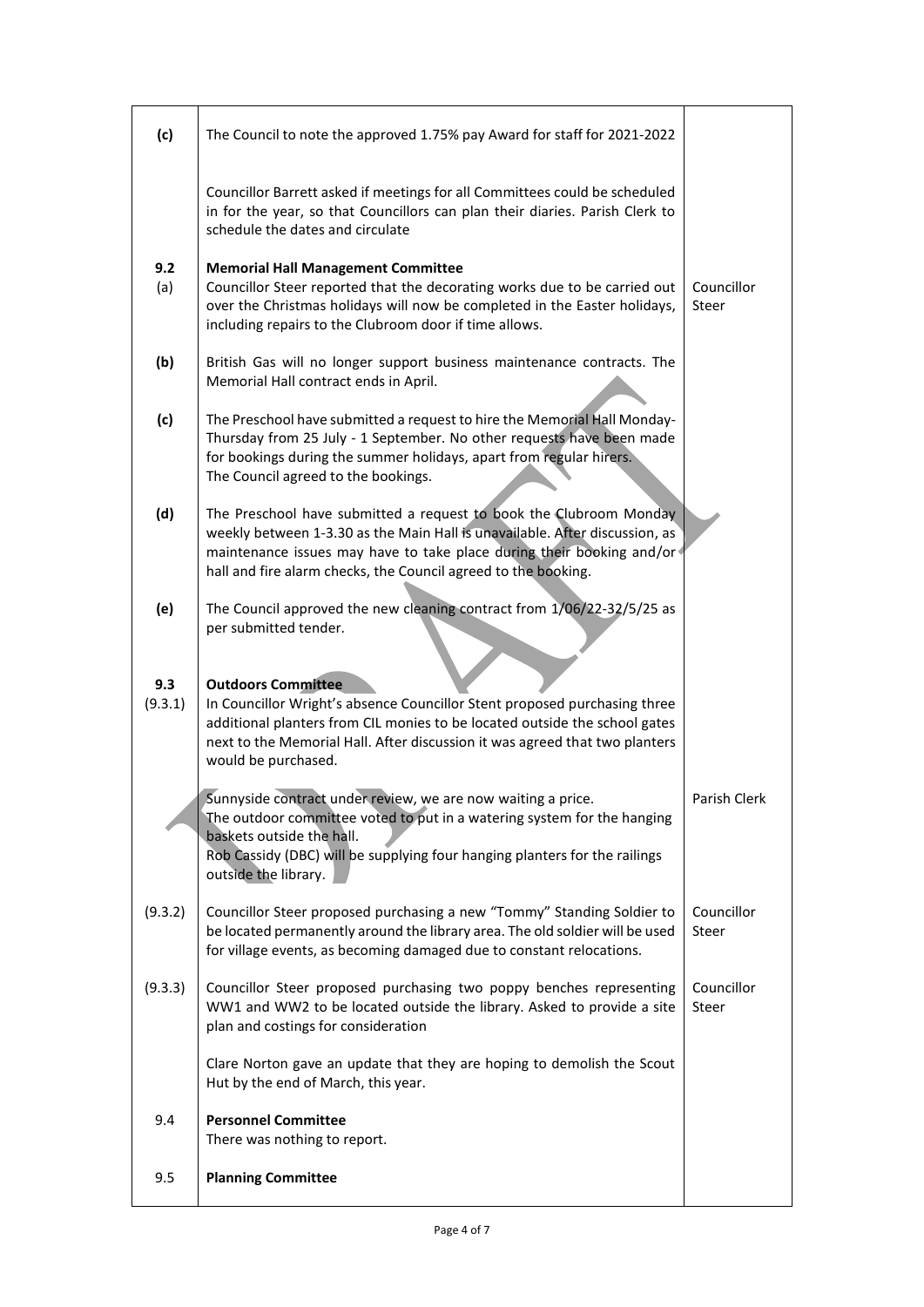|        | The Committee has met three times since the last meeting of the Parish<br>Council and considered 10 applications.                                     |
|--------|-------------------------------------------------------------------------------------------------------------------------------------------------------|
|        | Councillor Steer has written to DBC for details on the April CIL payment.                                                                             |
| 10.    | <b>Health &amp; Safety</b>                                                                                                                            |
|        | There was nothing to report.                                                                                                                          |
| 11.    | Report from the Council's Representative on outside groups / bodies:                                                                                  |
| (11.1) | Bovingdon Parish 10 - 4 September 2022                                                                                                                |
|        | Councillor Steer confirmed that all Councillors available for the 10k event                                                                           |
|        | (Fri-Sun)<br>Councillor Walker and Watney joined the committee                                                                                        |
|        |                                                                                                                                                       |
| (11.2) | <b>Bovingdon Primary Academy</b>                                                                                                                      |
|        | In the absence of a representative there was no report.                                                                                               |
| (11.3) | Friends of The Mount / HACRO (Louise Bandle)                                                                                                          |
|        | Email report dated2/3/22                                                                                                                              |
|        | There is not too much to report to you on the visitor centre at HMP The<br>Mount                                                                      |
|        |                                                                                                                                                       |
|        | There is still only an hours visit 6 days a week. HACRO are<br>1)                                                                                     |
|        | present at the visitor centre for an hour and a half for each visit                                                                                   |
|        | to greet and support visitors.<br>HACRO assist in ensuring that all visitors have a negative COVID<br>2)                                              |
|        | test. People either present the NHS negative COVID app                                                                                                |
|        | notification or we assist them with doing a test on entry.                                                                                            |
|        | PACT have restarted selling grab bags; they contain a drink and<br>3)<br>snacks that are consumed in the visits hall with their loved ones            |
|        | inside.                                                                                                                                               |
|        | The visitor centre has just had a new floor put down. This looks<br>4)                                                                                |
|        | much fresher and can be kept clean far more easily.                                                                                                   |
|        | We still have not had notification that we can put out toys. We<br>5)<br>are going to reintroduce colouring for children to keep them                 |
|        | entertained as they wait.                                                                                                                             |
|        | Lastly, we have 3 main staff at the visitor centre, 3 bank staff and<br>6)                                                                            |
|        | 8 active volunteers. We generally have a staff member and a<br>volunteer covering each session.                                                       |
|        |                                                                                                                                                       |
|        | A bit of insight in to HACRO's role at The Mount currently.                                                                                           |
|        |                                                                                                                                                       |
| (11.4) | <b>Community Safety</b>                                                                                                                               |
|        | Vehicle speed in Chipperfield Road                                                                                                                    |
|        | We still wait for information on the commencement of the PCC's Road                                                                                   |
|        | Safety Funded improvement work on village gateways and installation of<br>an advisory 20mph zone for the school. These funds were approved            |
|        | following the 2018 Feasibility study of the B4505 Hempstead/Chesham                                                                                   |
|        | Roads and the High Street/Chipperfield Roads.                                                                                                         |
|        | Cllr Richardson has progressed the work with the Hertfordshire Road Safety<br>Partnership, supported by County Councillor Richard Roberts. There have |
|        | also been meetings to progress these works between Simon Brown of the                                                                                 |
|        | Road Safety partnership and the Police Commissioner. Cllr Richardson will                                                                             |
|        | be meeting a representative of the Police Commissioners office on 15 <sup>th</sup>                                                                    |
|        | March to progress further.<br>A new bid for Road Safety Funding has been submitted (7 <sup>th</sup> March 2022) to                                    |
|        | the Office of the Police Commissioner for speed measuring devices to be                                                                               |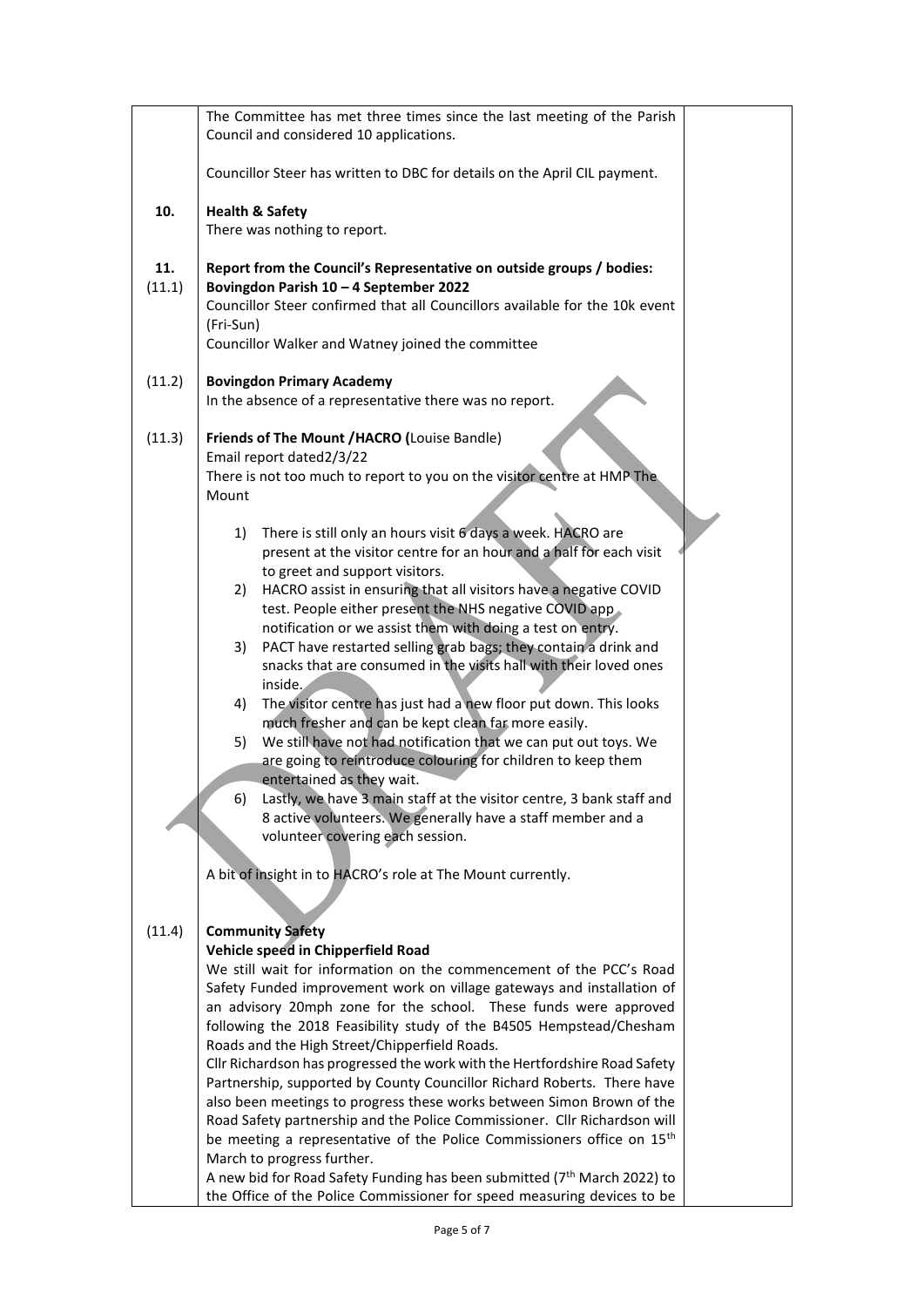|        | installed in Chipperfield Road. These will augment the improved village                                                                                                                                                                                                                                                                                                                                                                                                                                                                                                                     |                                 |
|--------|---------------------------------------------------------------------------------------------------------------------------------------------------------------------------------------------------------------------------------------------------------------------------------------------------------------------------------------------------------------------------------------------------------------------------------------------------------------------------------------------------------------------------------------------------------------------------------------------|---------------------------------|
|        | gateways and enhance the message that speeding is unacceptable.                                                                                                                                                                                                                                                                                                                                                                                                                                                                                                                             |                                 |
|        |                                                                                                                                                                                                                                                                                                                                                                                                                                                                                                                                                                                             |                                 |
|        | <b>Parish Marshals</b><br>Having been approved at the last Parish meeting, the Parish Marshal                                                                                                                                                                                                                                                                                                                                                                                                                                                                                               |                                 |
|        | scheme has started with patrols conducted in January (3 patrols) and<br>February (7 patrols). Total volunteer commitment being 41 hours.<br>Initially patrols were carried out one or two times each week in morning or<br>afternoon. In March this will be extended to mornings, afternoons, and<br>evenings. Currently there are four volunteers with the aim to increase to a<br>maximum of six. As a safety measure, volunteers will be trialling the use of<br>radios for person-to-person communication.<br>Generally, the volunteers have been well received with recognition of the |                                 |
|        | new scheme being boosted by an excellent article in The Villager. Villagers<br>have raised issues to the patrols which have been referred to the Parish<br>Council or other appropriate authorities.                                                                                                                                                                                                                                                                                                                                                                                        |                                 |
|        | Marshals have dealt with a variety of issues such as fly tipping,<br>inappropriate parking as well as leaflet drops and raising awareness<br>regarding a future High Street closure.                                                                                                                                                                                                                                                                                                                                                                                                        |                                 |
| (11.5) | <b>Bovingdon Community Library</b><br>Councillor Steer confirmed that the library continues to operate under<br>restricted hours as more volunteers are required. The volunteers ran<br>activities during half term and will advertise Easter events. Toddler Tales is<br>a regular Monday event 3-3.15 and the Preschool visit twice a week.<br>Waiting on a date for the school to return.                                                                                                                                                                                                |                                 |
|        |                                                                                                                                                                                                                                                                                                                                                                                                                                                                                                                                                                                             |                                 |
| (11.6) | <b>Chilterns Conservation Board</b><br>Councillor Watney confirmed there are four scheduled meetings a year.<br>The government may confer national park status on the Chilterns, with<br>possible boundary extensions as far as Chesham. They are looking for more<br>funding and closely monitoring the HS2 and the river Chess.                                                                                                                                                                                                                                                           |                                 |
| 12.    | <b>Bovingdon Improvement Plan (BIP) Working Group</b><br>Progress report circulated. The work will be done in stages not large                                                                                                                                                                                                                                                                                                                                                                                                                                                              |                                 |
|        | pitches.<br>Phase1 - enhance car park area - spoken with shopkeepers, the school has                                                                                                                                                                                                                                                                                                                                                                                                                                                                                                        |                                 |
|        | agreed for use of their front car park and Parish marshals will be around<br>during the works assisting as required                                                                                                                                                                                                                                                                                                                                                                                                                                                                         |                                 |
|        | Phase2 - parking including feasibility study.                                                                                                                                                                                                                                                                                                                                                                                                                                                                                                                                               |                                 |
| 13.    | The Queens Platinum Jubilee $-2 - 5$ June 2022                                                                                                                                                                                                                                                                                                                                                                                                                                                                                                                                              |                                 |
|        | Councillor Steer, St. Lawrence Teatime and Bovingdon Lunch Club have<br>arranged a Jubilee Tea Party at the Memorial Hall on the 28 <sup>th</sup> May 2-4pm<br>£5 per ticket.                                                                                                                                                                                                                                                                                                                                                                                                               | Councillor<br>Steer             |
|        | The Council agreed to provide £300 towards the event                                                                                                                                                                                                                                                                                                                                                                                                                                                                                                                                        |                                 |
|        | Additional jubilee bunting will be purchased to be hung from the Bovingdon<br>sign and along the hedge at the front of the school.                                                                                                                                                                                                                                                                                                                                                                                                                                                          | Councillor<br>Walker /<br>Stent |
|        | The Council will offer a grant of £50 to help fund local street parties,<br>dependent on number of attendees. Policy and application to be<br>completed                                                                                                                                                                                                                                                                                                                                                                                                                                     | Councillor<br>Steer             |
|        |                                                                                                                                                                                                                                                                                                                                                                                                                                                                                                                                                                                             |                                 |